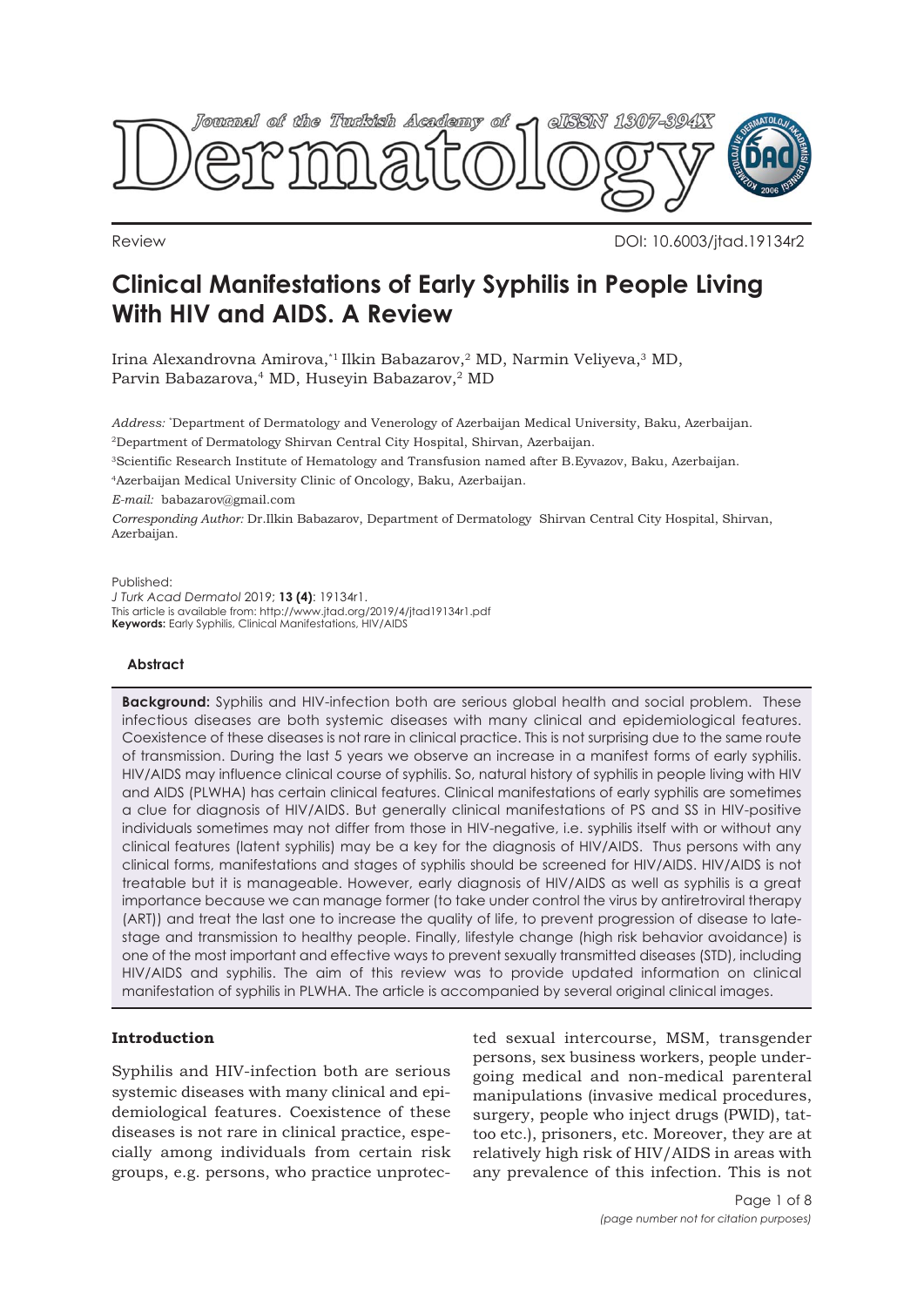surprising due to the same route of transmission. Asymptomatic clinical course, which may last for a long period of time is characteristic for either early latent syphilis and HIVinfection. Persons with latent forms of infectious diseases are more common a source of infection, so they are more dangerous in the context of epidemiology.

## **Epidemiology**

HIV continues to be a major global public health issue, having claimed more than 32 million lives so far. There were approximately 37.9 million people living with HIV at the end of 2018 with 1.7 million people becoming newly infected in 2018 globally. Key populations and their sexual partners accounted over half of all new infections (an estimated 54%) for the first time in 2018 [**[1](#page-5-0)**].

In the late 1990s, the prevalence of syphilis plummeted in many countries with endemic syphilis, largely thought to be due to the introduction of syndromic management for STIs [**[2,3](#page-5-0)**], behavioral changes, and the effect of AIDS mortality disrupting sexual networks [**[4,5,6](#page-5-0)**]. However, since the introduction of antiretroviral therapy (ART), rates of syphilis have increased, especially among men who have sex with men (MSM), perhaps due to the reconstruction of sexual networks and increased frequency of sexual contact [**[7,8](#page-5-0)**].

In Europe, there were 28,701 cases of early syphilis reported in 2015, yielding a rate of 6.0 per 100,000 inhabitants [**[9](#page-6-0)**]. One of the most important factors affecting syphilis transmission is the practice of condomless anal sex (CAS) [**[10](#page-6-0)**]. Other factors, such as drug consumption, internet use for sexual cont acts, and sex in group have also been reported [**[11](#page-6-0)**].

If untreated both HIV/AIDS and syphilis lead to significant morbidity. The prognosis in patients with untreated HIV infection is poor, with an overall mortality rate of more than 90%. The average time from infection to death is 8-10 years, although individual variability ranges from less than 1 year to long-term nonprogression [**[12](#page-6-0)**]. According to World Health Organization (WHO) data in 2018, 770 000 people died from HIV-related causes globally [**[1](#page-5-0)**]. Syphilis is also a serious global health and social problem. However, adults now

rarely die from syphilis. Increases in infections in the late 1980s did not lead to an increase in adult syphilis deaths. But at the same time congenital syphilis deaths still increase when syphilis increases among women [[13](#page-6-0)]. That is why screening of asymptomatic individuals from high risk behavior groups is crucial. The same sexual route of transmission of these infectious diseases emphasizes that patients with syphilis should be screened for HIV-coinfection and conversely people living with HIV and AIDS (PLWHA) must be screened for syphilis. In our clinical practice we usually screen PLWHA for the presence of syphilis at the time of HIV/AIDS diagnosis and then annually, according to local existing clinical practice guidelines. It is important to take into consideration that any patient with syphilis even after successful treatment, may still be at certain risk of reinfection (repeated syphilis). So retesting or more frequent testing may be appropriate in some clinical conditions. At the same time clinicians must take into account the so-called window period phenomena when testing for HIV. It is defined as a period of time from the transmission of HIV to detection of anti-HIV in the serum (3 weeks – 12 months, 3 months on average). So retesting may be an appropriate approach while screening for HIV/AIDS performed.

## **Screening Strategy**

HIV co-infection has been demonstrated to be strongly associated with syphilis [**[10](#page-6-0), [14](#page-6-0)**]. Several studies revealed improved detection of syphilis among MSM or HIV positive men who are screened every 3 months vs. 6 or 12 months screening strategy [**[15,16,17,18](#page-6-0)**]. So increasing the frequency of syphilis screening strategy may be expedient in cases with ongoing high risk behavior, including PLWHA. *Avoundjian T*, et al. revealed that increasing HIV testing among partners of syphilis case patients could increase HIV case finding [**[19](#page-6-0)**]. In a cohort of women engaged in HIV care in the southern United States, detection of chlamydia, gonorrhea, and syphilis was infrequent but trichomoniasis was common. Many women screened for STD were low risk and universal testing strategies warrant evaluation [**[20](#page-6-0)**].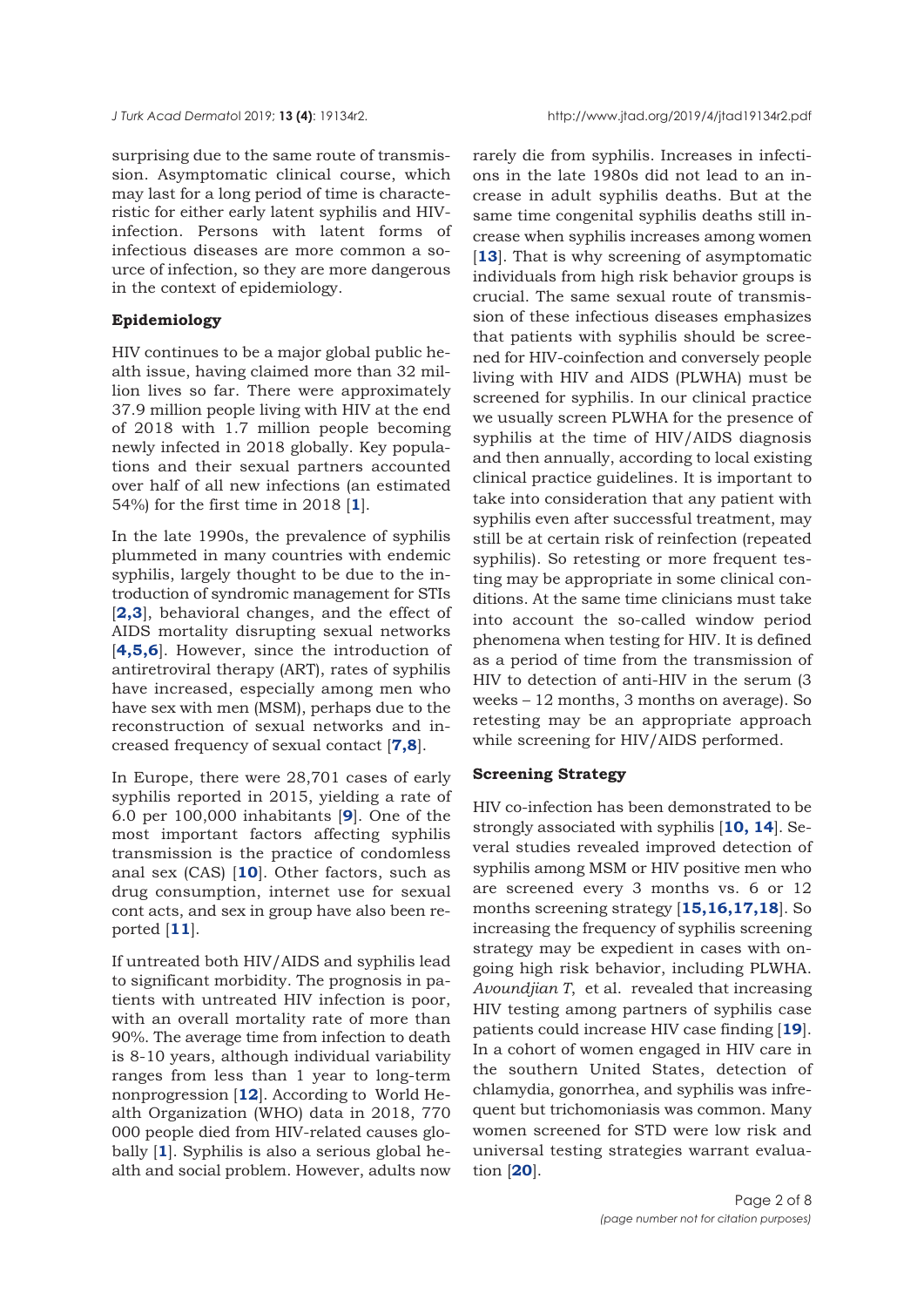# **Interaction Between Treponema Pallidum And HIV**

Syphilis influences natural history and epidemiology of HIV/AIDS. Several studies demonstrate different degree of CD4 cells count decrease and HIV viral load (HIV-VL) increase which may last for different period of time, in the state of syphilis/HIV co-infection [**21, 22**[\]. Usually this effect resolve after infection](#page-6-0) is cured. So syphilis may facilitate transmission of HIV even in patients receiving antiretroviral therapy (ART) and with a HIV-VL of less than 500 copies/ml. [**[21](#page-6-0)**]. How these transient changes affect the overall course of the HIV disease or the risk for syphilis transmission remains unknown [**[23](#page-6-0)**]. It is important to keep in mind that such otherwise unexplained CD4 cell count and HIV-VL changes in PLWHA may be an indicator of T. pallidum infection. That is why clinicians should perform an appropriate laboratory tests to rule out early syphilis.

Given that primary syphilis (PS) facilitates both the transmission and the acquisition of HIV infection [**[24,25,26,27](#page-6-0)**], expansion of the HIV epidemic within the MSM population is a concern. However, to date, there is no clear evidence of increased spread of HIV infection [**[28](#page-6-0)**].

# **Clinical Manifestations of Early Syphilis In PLWHA**

Primary syphilis manifestations in PLWHA

During the last 5 years we observe an increase in a manifest forms of early syphilis. Clinical manifestations of syphilis are sometimes a clue for diagnosis of HIV/AIDS. HIV/AIDS may influence clinical course of syphilis. The aim of this review was to provide updated information on clinical manifestation of syphilis in PLWHA.

There are several differences between clinical manifestations of syphilis in pts with and without HIV co-infection. PS in PLWHA may present with >1 chancre (up to 70% of patients). In addition to quantity lesions may be larger and deeper [**[29,30](#page-6-0)**]. Furthermore, several chancres may persist in PLWHA with secondary syphilis (SS) [**[30](#page-6-0)**]. But the presence of several chancres may be as a result of repeating infection in either HIV-positive or HIVnegative pts. Generally clinical manife

stations of PS and SS in HIV-positive individuals sometimes may not differ from those in HIV-negative one.

# **Secondary Syphilis Manifestations in PLWHA**

SS is most common clinical stage of syphilis in PLWHA [**[30,31](#page-6-0)**]. It also has some distinguishing features. Many unusual clinical manifestations of SS in PLWHA described in the literature.

• Persons with repeat infections were more likely to have had secondary or early latent syphilis and be infected with human immunodeficiency virus compared with those having 1 episode of infection [**[32](#page-6-0)**].

• Among patients with first episodes of syphilis, patients positive for HIV who had secondary syphilis were more likely to present with persistent chancres [**30**]

• In our clinical practice we observed PLWHA with simultaneous existence of different syphilis stages in the same pt ( **[Figure1](#page-3-0)**), (**Figur[es 2a and b](#page-3-0)**), (**[Figure 3](#page-4-0)**), (**[Figures 4a and](#page-4-0) b**). According to the literature approximately one-fourth of PLWHA present with concomitant lesions of both primary and secondary stages of syphilis at the time of diagnosis [**[29,30](#page-6-0)**].

• Ecthyma as clinical manifestation of SS syphilitic ecthyma (**Fi[gure. 4a](#page-4-0)**).

• Erythema multiforme like lesions [**[33,34](#page-6-0)**].

• A secondary syphilis rash with pruritic scaly target lesions [**[35](#page-6-0)**].

• Erythematous pink-red oval macules and papules 1-2 cm in size distributed on scalp, face, trunk, and arms. A few papules contained fine collarettes of scale (**[Figure 1](#page-3-0)**) [**[36](#page-7-0)**].

• Secondary syphilis presenting as a corymbiform syphilide [**[37](#page-7-0)**].

• SS with pulmonary involvement [**[38](#page-7-0)**].

# **Oral Mucosa İnvolvement of SS in PLWHA**

*Velia Ramírez-Amador* et al. studied oral secondary syphilis lesions in 20 male patients. Oral lesions were the first clinical sign of syphilis in 80% of cases. Mucous patch was the most common oral manifestation - 85.5%,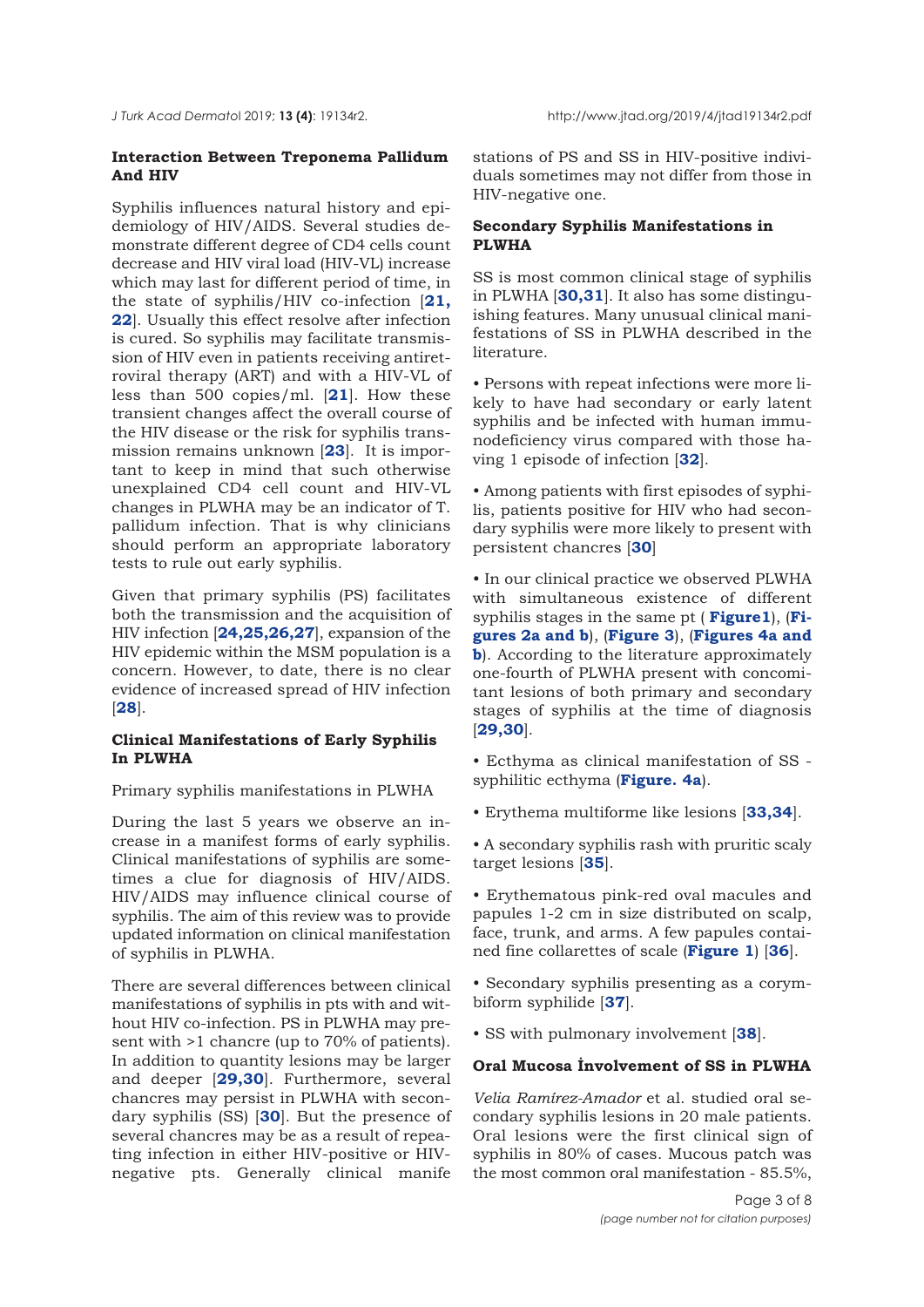followed by shallow ulcers - 10% and macular lesions - 1,5%. They came to conclusion that due to the recent rise in HIV-syphilis coinfection, dental and medical practitioners should consider secondary syphilis in the differential diagnosis of oral lesions, particularly in HIV-infected patients [**[39](#page-7-0)**].

# **Lues Maligna and HIV/AIDS**

Although atypical and aggressive presentations of syphilis occur more frequently among HIV-infected patients, these represent a very small minority of the cases [**[40](#page-7-0)**]. At the same time overwhelming majority of cases of aggressive clinical presentation of secondary syphilis, so-called lues maligna (malignant syphilis or ulceronodular syphilis, LM) had been described in PLWHA [**[41,42,43,44](#page-7-0)**]. So, *Sands M* et al., found that 12 cases of LM (including their pt) were reported in the literature from 1989 to1994, of those 12 cases, 11 occurred in patients who either were infected with HIV or were at high risk for HIV infection [**[41](#page-7-0)**]. In addition, even late publications demonstrate that in overwhelming majority of them HIV co-infection took place. And besides some authors suppose that untreated HIV-1 infection is one of the clues to the diagnosis of LM [**[44](#page-7-0)**]. In fact, before the HIV-1 epidemic only 14 cases of LM has been reported in the literature 1900s through the early 1980s [**[45,41](#page-7-0)**]. LM in HIV-positive pt first described by *Shulkin D.* et al. in 1988 **[[46](#page-7-0)**]. Based to own clinical practice and all of these descriptions we can suppose that in the context of concomitant HIV infection

Figure 1. Secondary syphilis in HIV-positive person **Figures 2 a and b a.** Palmar involvement in secondary syphilis (HIV-positive person) **b**. Plantar involvement in secondary syphilis (the same HIV-positive person)

syphilis clinical course may have more aggressive course including LM. So, it is important to keep in mind LM when PLWHA present with nodulo-ulcerative skin lesions. Such aggressive clinical course of syphilis take place most probably due to immunosuppression.

Clinical manifestations of LM (most aggressive form of secondary syphilis) in PLWHA

• Nodulo-ulcerative and erythrodermic secondary syphilis (LM) (*Tambe S* et al. 2019) [**[47](#page-7-0)**].

• Widespread noduloulcerative and two vesiculonecrotic lesions (LM) [**[42](#page-7-0)**].

• Large painful gummatous ulcers in the groin and lower back [**[43](#page-7-0)**].

• LM in PLWHA with ocular involvement *Pleimes M*, et al., 2009 [**[48](#page-7-0)**].

# **Ocular Syphilis in PLWHA**

An increased frequency of ocular disease is another clinical feature of syphilis in PLWHA. *Cope AB*. et al., revealed that syphilis patients with HIV were nearly twice as likely to report OS symptoms as were patients without documented HIV. HIV-related immunodeficiency possibly increases the risk of OS development in co-infected patients [**[49](#page-7-0)**]. It is important to take into consideration that non-treponemal tests may be negative in HIV-infected patients with ocular syphilis (OS). OS remains an important clinical manifestation that can lead to initial HIV diag-

<span id="page-3-0"></span>*J Turk Acad Dermato*l 2019; **13 (4)**: 19134r2. http://www.jtad.org/2019/4/jtad19134r2.pdf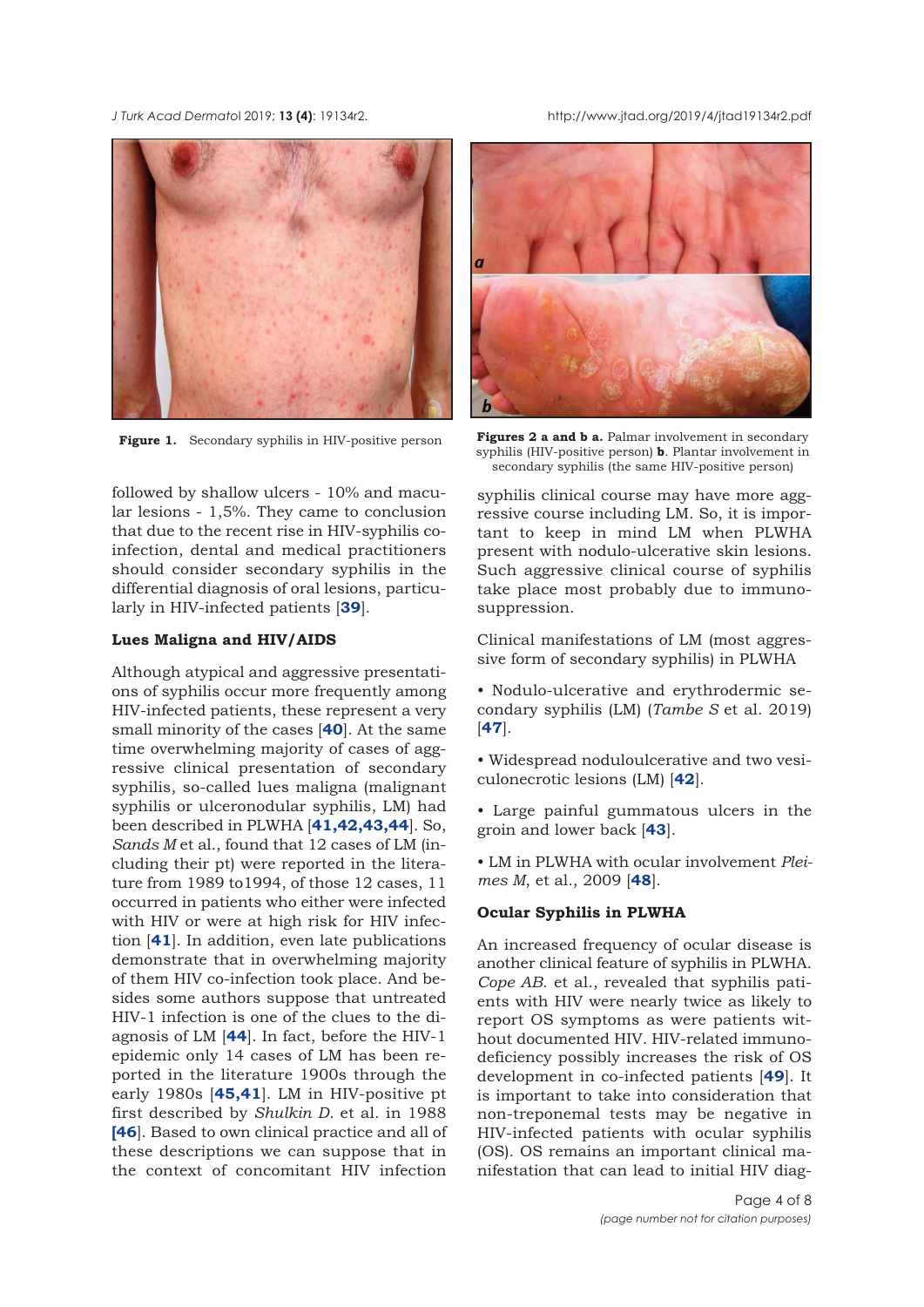<span id="page-4-0"></span>*J Turk Acad Dermato*l 2019; **13 (4)**: 19134r2. http://www.jtad.org/2019/4/jtad19134r2.pdf



**Figure 3.** Condylomata lata in secondary syphilis (HIVpositive person)

nosis [**[50](#page-7-0)**]. The study of ocular syphilis in North Carolina performed *Oliver SE* et al., demonstrated that increase OS from 2014 to 2015. This may be due to increased recognition of ocular manifestations, or a true increase OS. Many OS patients experienced vision loss; however, most improved post-treatment [**[51](#page-7-0)**]. Non-treponemal tests may be negative in HIV-infected patients with ocular syphilis. Ocular syphilis (OS) may develop in pts with LM [**[48](#page-7-0)**].

#### **Treatment of Syphilis in PLWHA**

Data on syphilis treatment success are controversial. So, according *Long CM* et al. HIV infection did not affect syphilis treatment success rates [**[52](#page-7-0)**]. But Malone JL concluded that standard penicillin regimens, including highdose intravenous penicillin, transiently lowered serum VDRL titers in nearly all cases, but were sometimes inadequate in preventing serologic and clinical relapse in patients infected with HIV type-1, especially among those



Figures 4 a, b and c a. Syphilitic ecthyma (SS manifestation) in HIV-positive person **b**. Three painless chancres in different stages of development in HIV-positive person with primary syphilis (the same patient) **c.**Three painless chancres in different stages of development in HIV-positive person with primary syphilis (close-up)

with secondary syphilis and reactive CSF VDRL titers. Careful long-term follow-up is essential, and repeated courses of therapy may be needed for patients infected with HIV type-1 who have syphilis [**[53](#page-7-0)**]. In fact, LM as most serious clinical variant of syphilis in PLWHA demonstrate dramatic response to antibiotic therapy [**[54](#page-7-0),[44](#page-7-0),[42](#page-7-0)**]. We successfully treat early syphilis with standard treatment methods when co-infected with HIV in our clinical practice in overwhelming majority of cases.

### **Prophylaxis**

A pilot study of daily doxycycline prophylaxis for bacterial STIs among HIV-infected MSM found that daily doxycycline users had reduced incidence of syphilis infections [**[55](#page-7-0)**]. A larger randomized control study of on-demand post-exposure prophylaxis with doxycycline among MSM that were not infected with HIV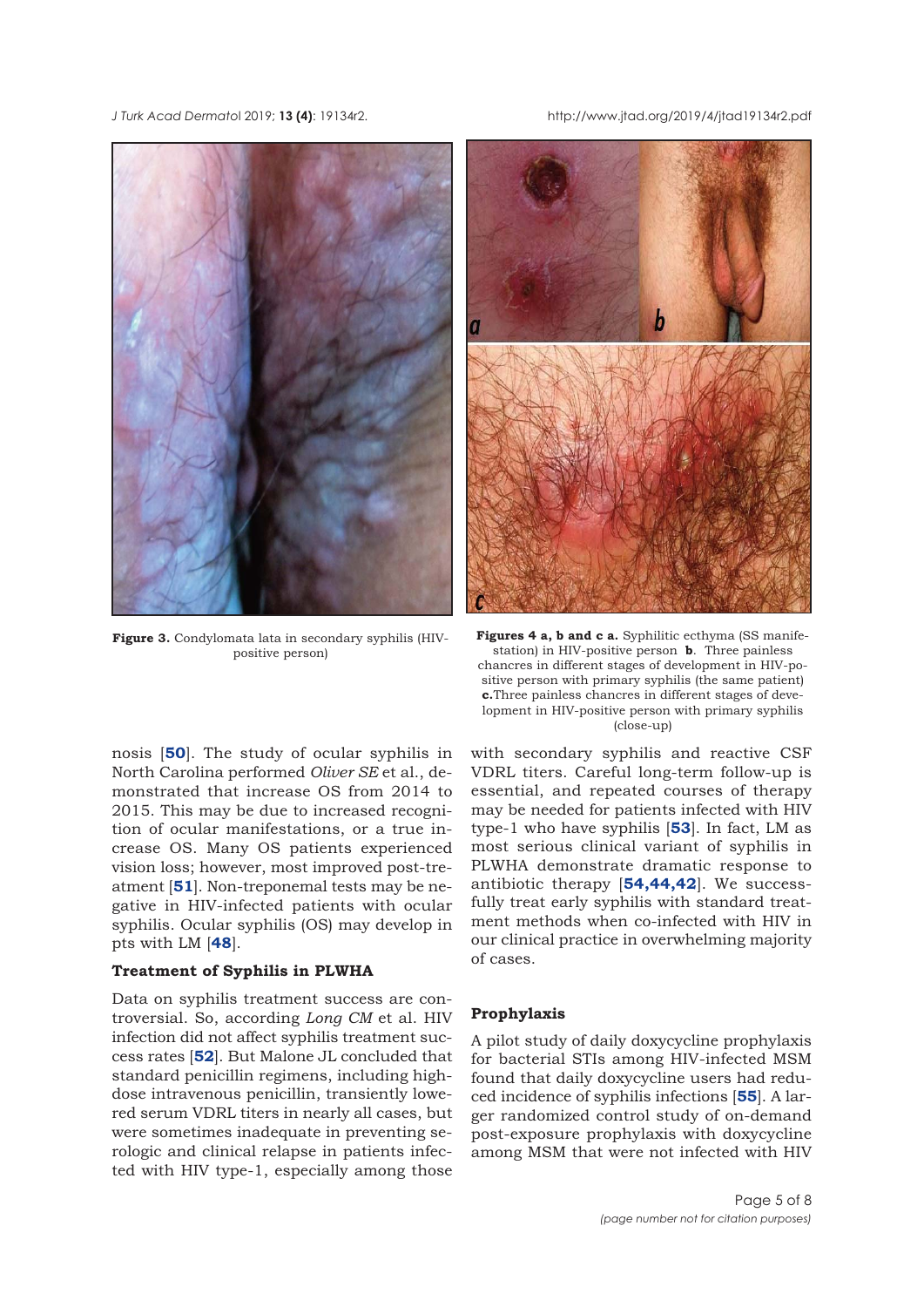<span id="page-5-0"></span>*J Turk Acad Dermato*l 2019; **13 (4)**: 19134r2. http://www.jtad.org/2019/4/jtad19134r2.pdf

found that doxycycline use after sexual activity "post-exposure" reduced the incidence of syphilis infections [**[56](#page-7-0)**]. Prior studies on periodic presumptive treatment of syphilis among sex workers have produced mixed findings [**[57](#page-7-0)**].

Among population diagnosed as having primary and secondary syphilis, 1 in 6 MSM and 1 in 16 persons co-infected with gonorrhea were subsequently diagnosed as having HIV during 36 months of follow-up. These findings have implications for HIV screening and recruitment as priority preexposure prophylaxis (PrEP) candidates [**[58](#page-7-0)**].

In addition, local health care providers should offer PrEP to MSM diagnosed with syphilis or gonorrhea and to non-MSM with a previous gonorrhea diagnosis at time of a syphilis or gonorrhea diagnosis. The high proportion and short time to an HIV diagnosis among MSM after a syphilis or gonorrhea diagnosis suggest immediate PrEP initiation [**[59](#page-7-0)**].

### **Conclusion**

HIV co-infection has been demonstrated to be strongly associated with syphilis [**[10,14](#page-6-0)**]. This is not surprising due to the same route of transmission. MSM are at highest risk of HIV/AIDS, syphilis and their co-infection acquisition.

Natural history of syphilis in PLWHA has certain clinical features. But generally clinical manifestations of PS and SS in HIV-positive individuals sometimes may not differ from those in HIV-negative, i.e. syphilis itself (latent syphilis) is a key for the diagnosis of HIV/AIDS. So persons with any clinical form s, manifestations and stages of syphilis should be screened for HIV/AIDS.

Accurate screening tests are available to identify syphilis infection in populations at increased risk [**[60](#page-7-0)**]. It is important to take into consideration that any person with syphilis even after successful treatment, may still be at certain risk of reinfection (repeat syphilis). So retesting or more frequent testing may be appropriate in some clinical conditions. At the same time clinicians must take into account the so-called window period phenomena when testing for HIV. It is defined as a period of time from the transmission of HIV to detection of anti-HIV in the serum (3 weeks – 12 months, 3 months on average). So retesting may be an appropriate approach while screening for HIV/AIDS performed.

HIV/AIDS is not treatable but it is manageable. However, early diagnosis of HIV/AIDS as well as syphilis is a great importance because we can manage former (to take under control the virus by ART) and treat the last one to increase the quality of life, to prevent progression of disease to late-stage and transmission to healthy people. So according to WHO Between 2000 and 2018, new HIV infections fell by 37%, and HIV-related deaths fell by 45% with 13.6 million lives saved due to ART in the same period. This achievement was the result of great efforts by national HIV programmes supported by civil society and a range of development partners [**1**].

Finally, lifestyle change (high risk behavior avoidance) is one of the most important and effective ways to prevent STD, including HIV/AIDS and syphilis.

#### **References**

- 1. https://www.who.int/news-room/factsheets/detail/hiv-aids
- 2. Pettifor A, Walsh J, Wilkins V, Raghunathan P. How effective is syndromic management of STDs ?: A review of current studies. Sex Transm Dis 2000; 27: 371–385. PMID: 10949428
- 3. Johnson LF, Dorrington RE, Bradshaw D, Coetzee DJ. The effect of syndromic management interventions on the prevalence of sexually transmitted infections in South Africa. Sex Reprod Healthc 2011; 2:13–20. PMID: 21147454
- 4. Chesson HW, Dee TS, Aral SO. AIDS mortality may have contributed to the decline in syphilis rates in the United States in the 1990s. Sex Transm Dis 2003; 30: 419–424. PMID: 12916133
- 5. Kenyon CR, Osbak K, Buyze J, Chico RM. The changing relationship between bacterial STIs and HIV prevalence in South Africa - an ecological study. Int J STD AIDS 2015; 26: 556–564. PMID: 25122576
- 6. Kenyon CR, Osbak K, Chico RM. What underpins the decline in syphilis in Southern and Eastern Africa? An exploratory ecological analysis. Int J Infect Dis 2014; 29: 54–61. PMID: 25449236
- 7. Kenyon C, Lynen L, Florence E, et al. Syphilis reinfections pose problems for syphilis diagnosis in Antwerp, Belgium - 1992 to 2012. Euro Surveill 2014; 19: 20958. PMID: 25411690
- 8. Kenyon CR, Osbak K, Tsoumanis A. The Global Epidemiology of Syphilis in the Past Century - A Systematic Review Based on Antenatal Syphilis Prevalence. PLoS Negl Trop Dis 2016; 10: e0004711.PMID: 27167068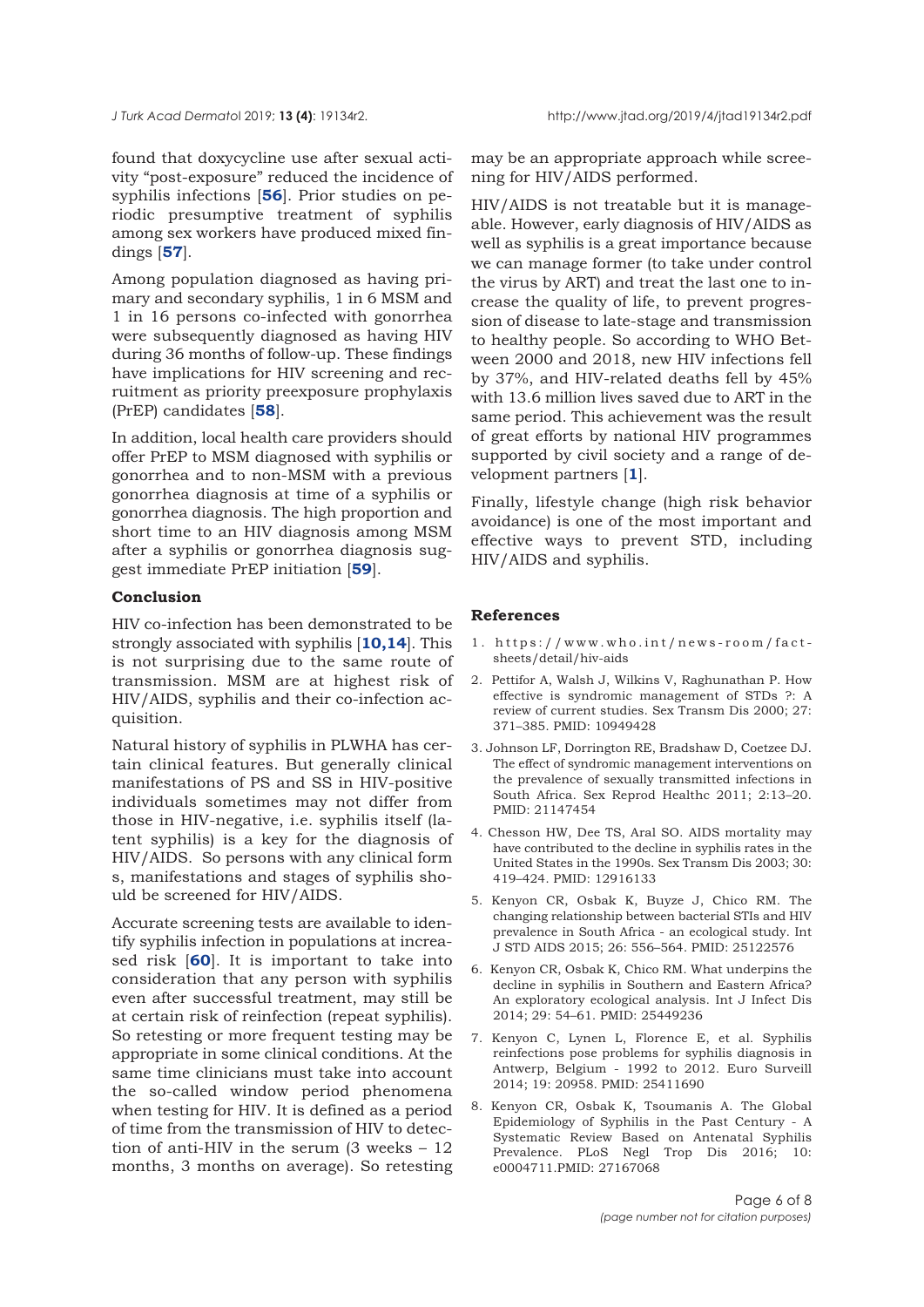#### <span id="page-6-0"></span>*J Turk Acad Dermato*l 2019; **13 (4)**: 19134r2. http://www.jtad.org/2019/4/jtad19134r2.pdf

- 9. European Centre for Disease Prevention and Control. Syphilis. In: ECDC Annual Epidemiological Report for 2015. Stockholm: ECDC; 2017. [Accessed 5 Feb 2018]. Available from: https://ecdc.europa.eu/site s/portal/files/ documents/AER\_for\_2015-syphilis.p df.
- 10. Paz-Bailey G, Meyers A, Blank S, Brown J, et al. A case–control study of syphilis among men who have sex with men in new York City association with HIV infection. Sex Transm Dis 2004; 31: 581–587. PMID: 15388994
- 11. Wong W, Chaw KJ, Kent CK, Klausner JD. Risk factors for early syphilis among gay and bisexual men seen in an STD clinic: San Francisco, 2002-2003. Sex Transm Dis 2005; 32: 458–463. PMID: 15976605
- 12. Creswell JD, Myers HF, Cole SW, Irwin MR. Mindfulness meditation training effects on CD4+ T lymphocytes in HIV-1 infected adults: a small randomized controlled trial. Brain Behav Immun 2009; 23: 184-188. PMID: 18678242
- 13. Peterman TA1, Kidd SE. Trends in Deaths Due to Syphilis, United States, 1968-2015. Sex Transm Dis 2019; 46: 37-40. PMID: 30044338
- 14. Simms I, Fenton KA, Ashton M, et al. The reemergence of syphilis in the United Kingdom: the new epidemic phases. Sex Transm Dis 2005; 32: 220– 226.PMID: 15788919
- 15. Bissessor M, Fairley CK, Leslie D, et al. Frequent screening for syphilis as part of HIV monitoring increases the detection of early asymptomatic syphilis among HIV-positive homosexual men. J Acquir Immune Defic Syndr. 2010; 55: 211-216. PMID: 20585261
- 16. Cohen CE, Winston A, Asboe D, et al. Increasing detection of asymptomatic syphilis in HIV patients. Sex Transm Infect 2005; 81: 217-219. PMID: 15923288
- 17. Zou H, Fairley CK, Guy R, et al. Automated, computer generated reminders and increased detection of gonorrhoea, chlamydia and syphilis in men who have sex with men. PLoS One. 2013; 8: e61972. PMID: 23613989
- 18. Bissessor M, Fairley CK, Leslie D, et al. Use of a computer alert increases detection of early, asymptomatic syphilis among higher-risk men who have sex with men. Clin Infect Dis 2011; 53: 57-58. PMID: 21653303
- 19. Avoundjian T, Stewart J, Peyton D, et al. Integrating Human Immunodeficiency Virus Testing Into Syphilis Partner Services in Mississippi to Improve Human Immunodeficiency Virus Case Finding. Sex Transm Dis 2019; 46: 240-245. PMID: 30870325
- 20. Dionne-Odom J, Westfall AO1, Van Der Pol B, Fry K, Marrazzo J. Sexually Transmitted Infection Prevalence in Women With HIV: Is There a Role for Targeted Screening? Sex Transm Dis 2018; 45: 762- 769. PMID: 29642121
- 21. Jarzebowski W, Caumes E, Dupin N, et al. FHDH-ANRS CO4 Study Team.Effect of early syphilis infection on plasma viral load and CD4 cell count in human immunodeficiency virus-infected men: results from the FHDH-ANRS CO4 cohort. Arch Intern Med 2012; 172: 1237-1243. PMID: 22826097
- 22. Palacios R, Jiménez-Oñate F, Aguilar M, et al. Impact of syphilis infection on HIV viral load and CD4 cell counts in HIV-infected patients. J Acquir Immune Defic Syndr 2007; 44: 356-359. PMID: 17159654
- 23. Zetola NM, Klausner JD. Syphilis and HIV Infection: An Update. Clin Infect Dis 2007; 44: 1222-1228. PMID: 17407043
- 24. Greenblatt RM, Lukehart SA, Plummer FA, et al. Genital ulceration as a risk factor for human immunodeficiency virus infection. AIDS 1988; 2: 47– 50. PMID: 3128996
- 25. Stamm WE, Handsfield HH, Rompalo AM, Ashley RL, Roberts PL, Corey L. The association between genital ulcer disease and acquisition of HIV infection in homosexual men. JAMA 1988; 260: 1429–1433. PMID: 3404600
- 26. Mehta SD, Ghanem KG, Rompalo AM, Erbelding EJ. HIVseroconversion among public sexually transmitted disease clinic patients: analysis of risks to facilitate early identification. J Acquir Immune Defic Syndr 2006; 42: 116–22. PMID: 16763500
- 27. Baeten JM, Overbaugh J. Measuring the infectiousness of persons with HIV-1: opportunities for preventing sexual HIV-1 transmission. Curr HIV Res 2003; 1: 69–86. PMID: 15043213
- 28. Truong HH, Kellogg T, Klausner JD, et al. Increases in sexually transmitted infections and sexual risk behaviour without a concurrent increase in HIV incidence among men who have sex with men in San Francisco: a suggestion of HIV serosorting? Sex Transm Infect 2006; 82: 461–466. PMID: 17151031
- 29. Rompalo AM, Lawlor J, Seaman P, Quinn TC, Zenilman JM, Hook EW 3rd. Modification of syphilitic genital ulcer manifestations by coexistent HIV infection. Sex Transm Dis 2001; 28: 448–454. PMID: 11473216
- 30. Hutchinson CM, Hook EW 3rd, Shepherd M, Verley J, Rompalo AM. Altered clinical presentation of early syphilis in patients with human immunodeficiency virus infection. Ann Intern Med 1994; 121:94– 100.PMID: 7912483
- 31. Maider Arando, Candela Fernandez-Naval, Miriam Mota-Foix, Early syphilis: risk factors and clinical manifestations focusing on HIV-positive patients. BMC Infectious Diseases 2019; 19: 727. PMID: 31420018
- 32. Kassem AM, Bartschi JL1, Carter KK. Characteristics of Persons With Repeat Syphilis—Idaho, 2011 to 2015. Sex Transm Dis 2018; 45: e68-e71. PMID: 29543622
- 33. Zanella LGD et al, Erythema multiforme triggered by Treponema pallidum infection in an HIV-infected patient. Int J STD AIDS. 2018; 29: 99-102. PMID: 28820345
- 34. Liu H, Goh BT, Huang T, et al, Secondary syphilis presenting as erythema multiforme in a HIVpositive homosexual man: a case report and literature review. Int J STD AIDS. 2019; 30: 304-309. PMID: 30482099
- 35. Marchand-Senécal X, Barkati S, Bouffard D, Martel-Laferrière V. A secondary syphilis rash with scaly target lesions. Oxf Med Case Reports. 2018; omx089.PMID: 29410787